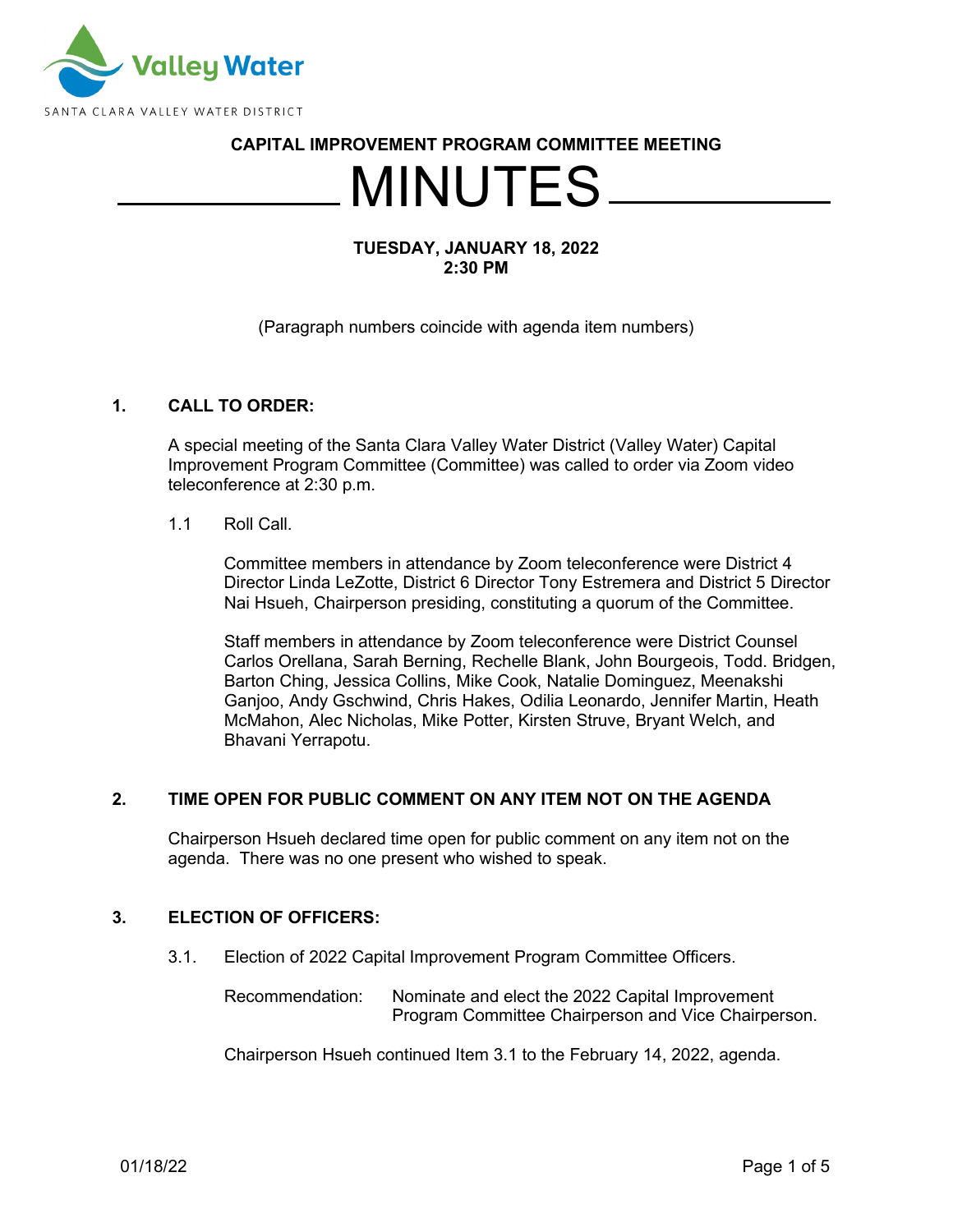## **4. APPROVAL OF MINUTES**

**4**.1. Approval December 13, 2021 Capital Improvement Program Committee Meeting Minutes.

Recommendation: Approve the minutes.

The Committee considered the attached minutes of the December 13, 2021, Capital Improvement Program Committee meeting. It was moved by Director Estremera, seconded by Chairperson LeZotte, and unanimously carried by roll call vote to approve the minutes as presented.

## **5. ACTION ITEMS**

5.1. Review Capital Project Monitoring – Construction Report.

Recommendation: Receive and discuss information regarding the status of capital projects in the construction phase.

Chairperson Hsueh reviewed the information on this item per the attached Committee agenda memo and the information contained in Attachment 1 was reviewed by staff as follows: Mr. Chris Hakes, Deputy Operating Officer reviewed Items 1 and 2; Mr. Heath McMahon, Deputy Operating Officer reviewed Items 3 through 7; Ms. Rechelle Blank, Deputy Operating Officer, reviewed Items through 16; and Mr. Mike Cook, Deputy Administrative Officer, reviewed Items 17 through 20.

Director LeZotte requested to receive an update on the INFOR implementation with regard to all modules that have been launched to date, including payroll.

5.2. Review Capital Project Monitoring – Feasibility and Planning Report

Recommendation: Receive updates on projects in the feasibility and planning phase, discuss resource needs, and make recommendations as necessary.

Chairperson Hsueh reviewed the information on this item per the attached Committee agenda memo and the information contained in Attachment 1 was reviewed by staff as follows: Mr. Hakes reviewed Items 1 and 2; Mr. John Bourgeois, Deputy Operating Officer, reviewed Items 3, 10 through 12 and14 through 17; Mr. McMahon reviewed Items 4 through 6, Ms. Bhavani Yerrapotu, Deputy Operating Officer, reviewed Items 7 through 9, and Ms. Blank reviewed Items 13 through 17.

Chairperson Hsueh requested to receive an update on the Dam Safety Program.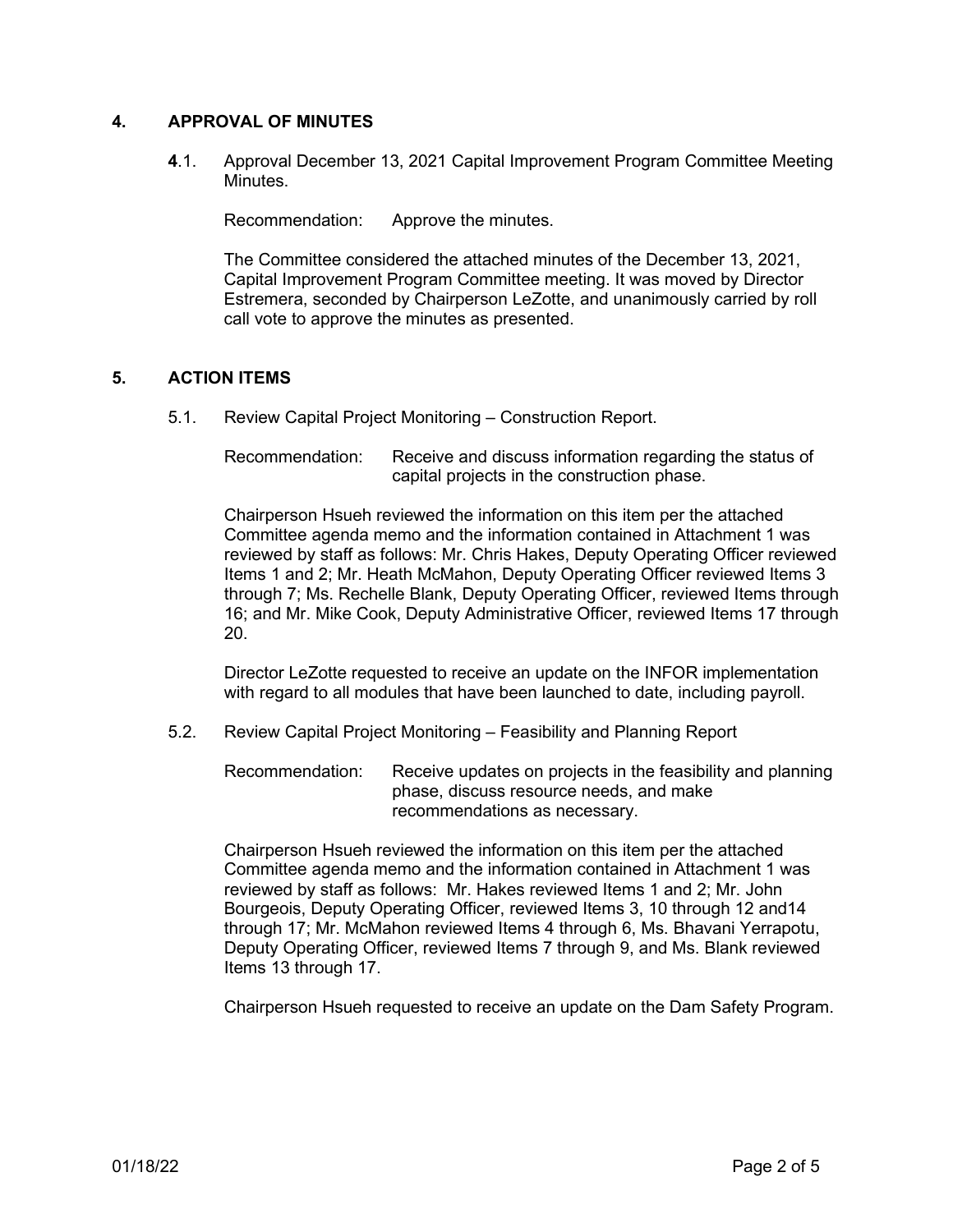5.3. Review Capital Project Monitoring – Design and Permitting Report.

Recommendation: Receive and discuss information regarding the status of capital projects in the design and permitting phase.

Chairperson Hsueh reviewed the information on this item per the attached Committee agenda memo and the information contained in Attachment 1 was reviewed by staff as follows: Mr. Hakes reviewed Items 1, 3 and 4; Ms. Blank reviewed Items 2 and 16 through 26; and Mr. McMahon reviewed Items 5 through 15.

Chairperson Hsueh requested the following:

- Receive an update on the status of the 10-Year Pipeline Implementation Project, including an overview to better understand the program, start date, cost to date, projects completed and projects pending.
- Receive a report of capital projects which have been included in the budget but experienced no activity in the past and current fiscal year.
- 5.4. Receive Information on Change Orders to Anderson Dam Tunnel Project Construction Contract.

Recommendation: Receive information on Change Orders to Anderson Dam Tunnel Project Construction Contract.

Mr. Hakes review the information on this item per the attached Committee Agenda Memo and the information contained in Attachment 1.

It was noted that per the Committee's previous direction, all change orders for the Anderson Dam Tunnel Project construction contract are to continue to be presented to the CIP Committee before being presented to Valley Water's Board of Directors.

5.5. Capital Improvement Program 2021 Accomplishments Report.

Recommendation: Receive and accept the Capital Improvement Program Committee 2021 Accomplishments Report.

Chairperson Hsueh reviewed the information on this item per the attached Committee Agenda Memo and the information contained in Attachment 1.

It was moved by Director Estremera, seconded by Director LeZotte and unanimously carried by roll call vote to accept the Capital Improvement Program Committee 2021 Accomplishments Report.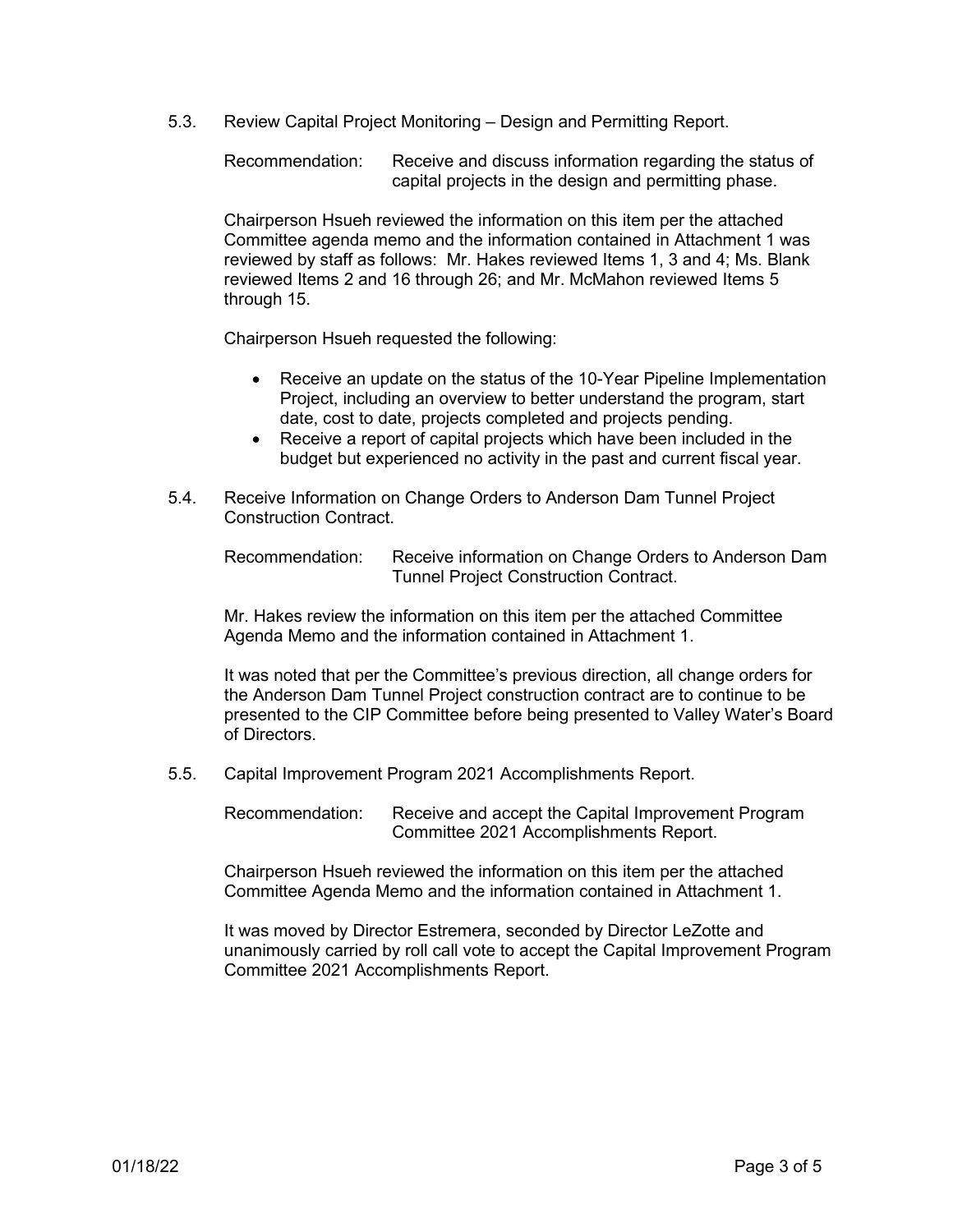5.6. Review 2022 Capital Improvement Program Committee Work Plan.

Recommendation: Review the 2022 Capital Improvement Program Committee Work Plan and make adjustments as necessary.

Chairperson Hsueh reviewed the information on this item per the attached Committee Agenda Memo and the information contained in Attachment 1.

The Committee reviewed and made note of items in the 2022 Work Plan for future meetings and added the following items:

- Receive an update on the INFOR implementation with regard to all modules that have been launched to date, including payroll.
- Receive an update on the Dam Safety Program.
- Receive an update on the status of the 10-year Pipeline Inspection and Rehabilitation Project.
- Receive a report on capital projects which have been budgeted for but experienced no activity in the previous or current fiscal year.

## **6. INFORMATION ITEMS.**

None.

## **7. CLERK'S REVIEW AND CLARIFICATION OF COMMITTEE REQUESTS AND RECOMMENDATIONS:**

Ms. Natalie Dominguez, Assistant Deputy Clerk II, read the new Committee Recommendations and Requests into the record, as follows:

#### Regarding Item 5.1:

Director LeZotte requested to receive an update on the INFOR implementation with regard to all modules that have been launched to date, including payroll.

#### Regarding Item 5.2:

Chairperson Hsueh requested to receive an update on the Dam Safety Program.

#### Regarding Item 5.3:

- Receive an update on the status of the 10-Year Pipeline Implementation Project, including an overview to better understand the program, start date, cost to date, projects completed and projects pending.
- Receive a report of capital projects which have been included in the budget but experienced no activity in the past and current fiscal year.